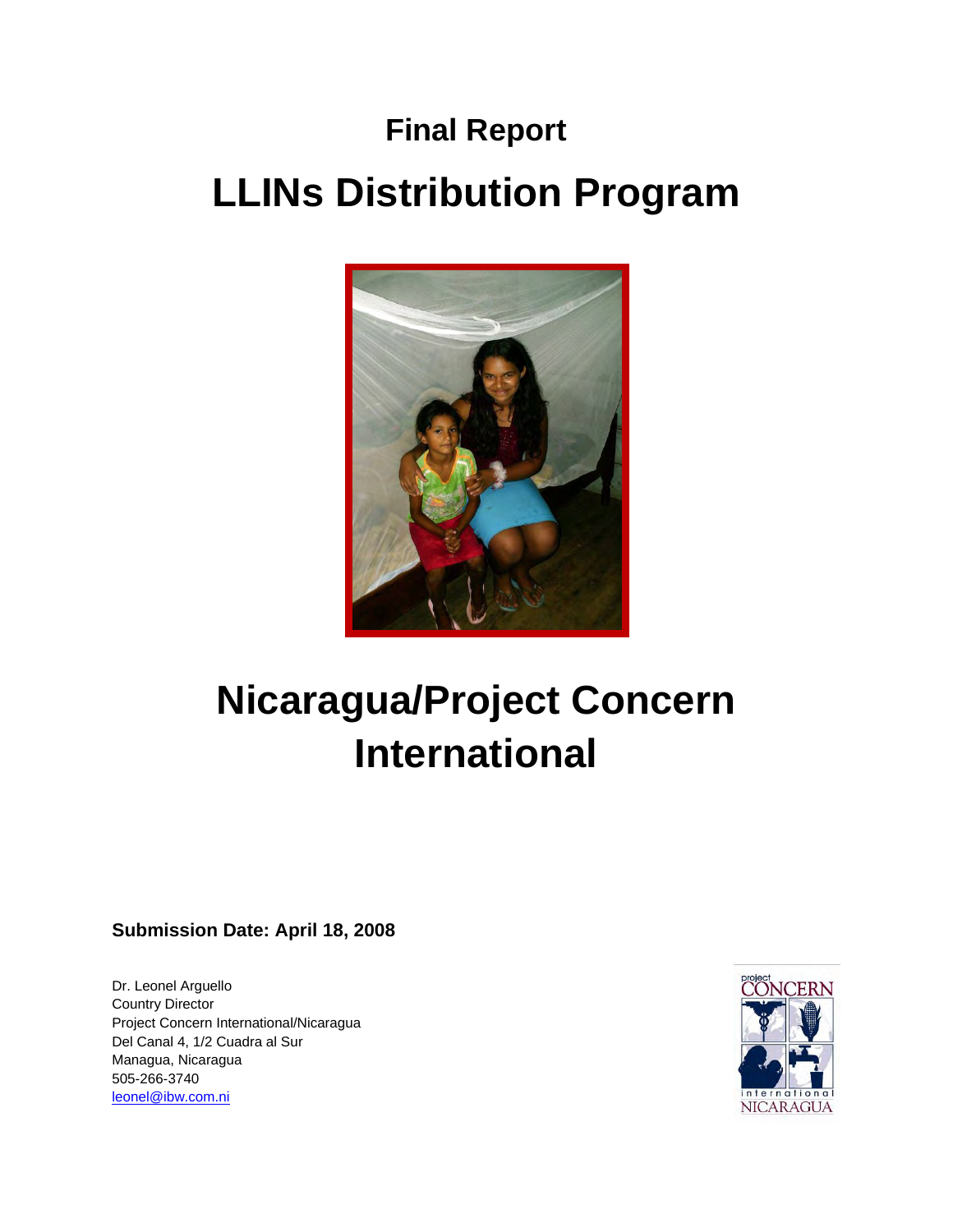# **I. BACKGROUND**

On the morning of September 4, 2007, the category 5 Hurricane Felix made landfall at Sandy Bay, on the Atlantic Coast of Nicaragua. The affected areas were in the Northern Atlantic Autonomous Region (RAAN), mainly communities of the southern and northern coastline of the town of Bilwi (municipality of Puerto Cabezas), the communities of Lower Río Coco (municipality of Waspam) and the so-called Mining Triangle (Municipalities of Siuna,



Bonanza and Rosita). The departments of Jinotega and Nueva Segovia were also affected by intense rainfall and mudslides.

More than 188,000 people were affected by Hurricane Felix in Nicaragua, and there were an estimated 100 deaths. The United Nations launched a Flash appeal amounting to USD 39 million of which approximately USD 23 million were to cover the most pressing needs. HIGH-PRIORITY NEEDS included food, water and sanitation, shelter, health and emergency logistics.

Project Concern International (PCI), a US private voluntary organization (PVO) based in San Diego, California, with more than 50 years in operation and 16 years working in Nicaragua, launched an emergency response effort with support from the socially responsible corporation, Norwood Resources Inc., to recover water and sanitation infrastructure and attend to basic health issues in Sahsa - Tasba-pri (located in the municipality of Rosita), one of the most remote and underserved areas in the North Atlantic Autonomous Regions (RAAN), and inhabited mainly by indigenous Miskito populations.

Throughout the implementation of its emergency response effort, PCI was alerted by the Ministry of Health and Civil Defense authorities about the danger of malaria outbreaks, given the emergency conditions that left thousands of families without shelter and in flooded areas.

In response to this situation PCI requested the support of the Against Malaria Foundation (AMF) to distribute long lasting insecticidal nets (LLINs) among affected families in the Sahsa - Tasba-pri area. AMF responded promptly to PCI's request with the approval of a 3,500 nets for distribution in the affected areas.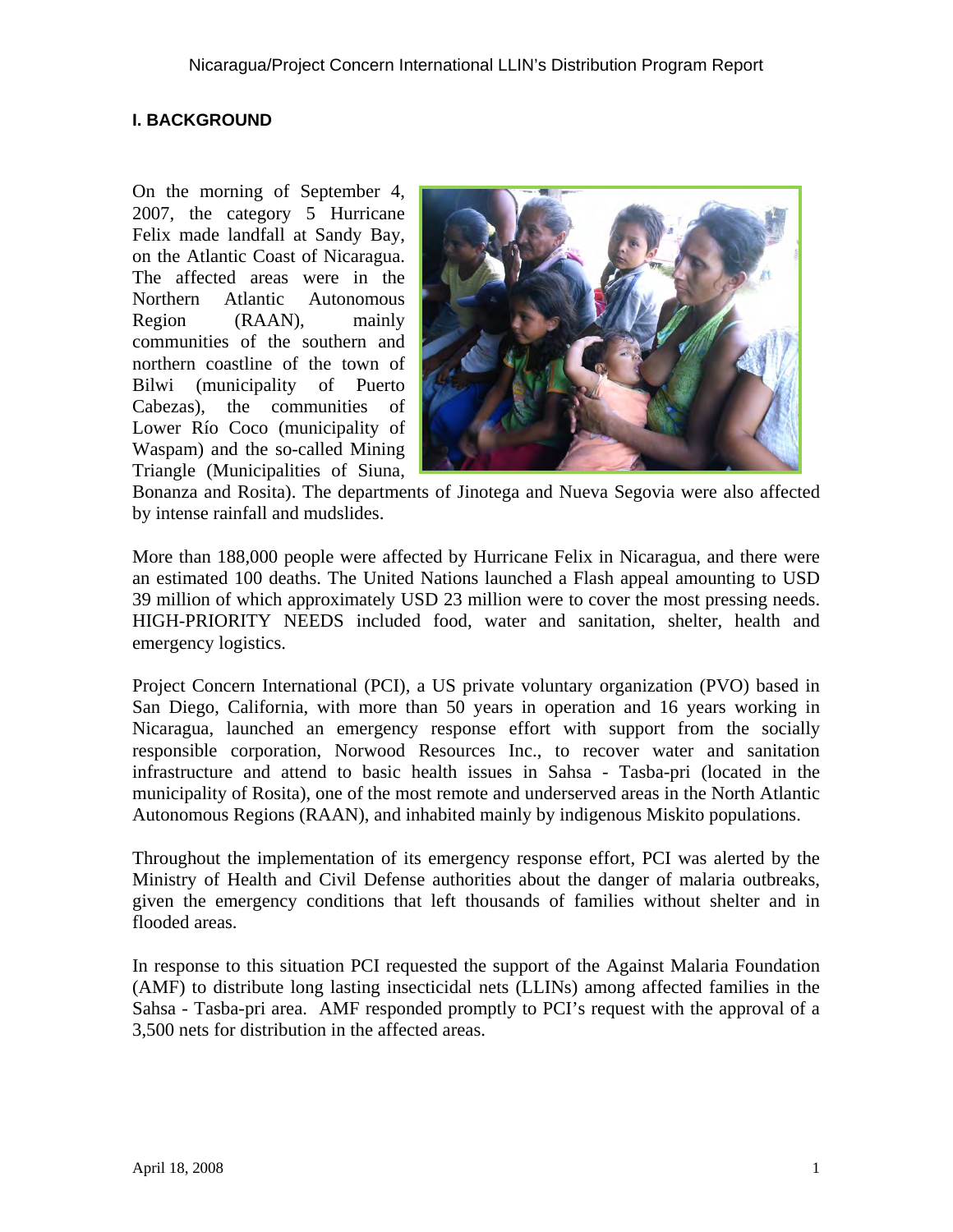### **Shipping and Importation Delays**

LLINs approved by AMF to PCI were located in Ecuador and had to be shipped to Nicaragua via sea cargo. The shipping of the LLIN's took several weeks due to documentation and processing delays at the port of origin which caused the shipment to arrive in Nicaragua until December 12<sup>th</sup>, 2007, entering Nicaraguan customs' warehouse on December  $18<sup>th</sup>$ , awaiting the importation process to take effect.

Once in Nicaragua, the importation process also suffered a delay given the fact that the Governmental institutions in charge of issuing approvals and certification for importation of LLINs were on holiday vacations. This situation did not allow PCI to receive the LLINs until January  $16<sup>th</sup>$ , 2008.

As a result of this prolonged delay, the local delegation of the Ministry of Health in RAAN requested other agencies, providing nets, to cover the area of Tasba-pri where conditions were deemed severe; and requested PCI to focus its LLIN distribution program to communities of the municipality of Rosita once the nets were received. The process for reassigning beneficiary communities, coupled with civil unrest and protests by indigenous populations demanding support by the central government, caused additional delays for the start of the distribution process.

### **II. DISTRIBUTION ACTIVITIES**



For the distribution of AMF donated LLINs and to avoid duplicate distribution, PCI coordinated with local Ministry of Health (MOH) authorities to determine beneficiary communities and signed an agreement with the said Ministry establishing a joint implementation of distribution activities. PCI took care of the transportation and logistics and the MOH was responsible for handing out the LLINs, and providing training and follow up to beneficiaries.

According to the MOH, the difference in the number of families that were initially planned for the distribution changed due to the migration of families to other areas of the country given the emergency conditions in the area. In response, PCI and the MOH conducted activities to reassess the number of families in the most remote communities during the distribution process. MOH technical staff, together with PCI's field staff, officially began distribution activities on February 25, 2008, and completed them on April 12th, 2008. A total of 3,403 LLINs were distributed in the assigned beneficiary communities. Ninetyseven 97 LLINs were provided to local NGO's for protection for their staff working and living in the area to conduct emergency response work.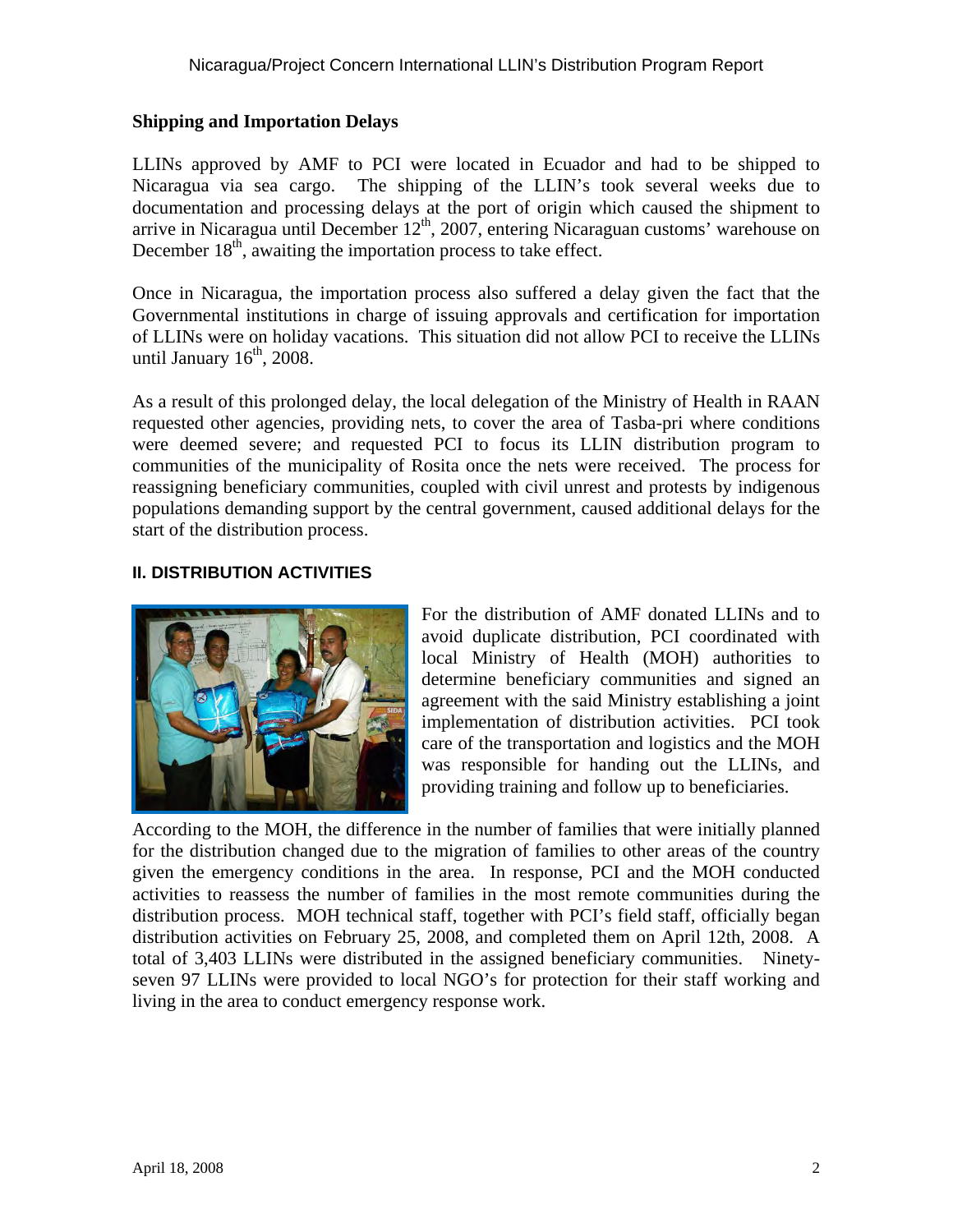# **Beneficiary Communities**

Four Distribution points were established, at the communities of Ujumbila, Las Breñas, Wasminona and Okowas to provide LLIN's in a total of 23 communities, including health posts and local NGO staff working to serve the local communities.

By the end of the distribution process, PCI and the MOH, had distributed a total of 3,500 LLIN's to 1,590 households, benefiting a total of 7,828 people in 23 local



communities, as well as 151 health personnel at the health posts/centers and NGO staff working to provide basic services to the communities affected by Hurricane Felix.

| $N^{\mathrm{o}}$ | <b>Communities</b>    | <b>Number of</b> | Number of   | <b>Number of</b> |
|------------------|-----------------------|------------------|-------------|------------------|
|                  |                       | <b>Houses</b>    | inhabitants | <b>LLINs</b>     |
| $\mathbf{1}$     | <b>Las Breñas</b>     | 170              | 771         | 370              |
| $\overline{2}$   | El Pollo              | 66               | 297         | 116              |
| 3                | Bocana de greyton     | 31               | 180         | 63               |
| $\overline{4}$   | Waspado Kukalaya      | 46               | 205         | 86               |
| 5                | Waspado Central       | 60               | 286         | 117              |
| 6                | Dos boca Rarawas      | 63               | 368         | 136              |
| 7                | Suclintigny           | 38               | 243         | 104              |
| 8                | <b>U</b> jumbila      | 155              | 684         | 409              |
| 9                | Danto I               | 38               | 187         | 76               |
| 10               | Danto II              | 122              | 536         | 222              |
| 11               | Yakalwas I            | 35               | 136         | 58               |
|                  | 12 Yakalwas II        | 41               | 188         | 77               |
| 13               | Yakalwas III          | 58               | 263         | 104              |
|                  | 14 Layasiksa          | 45               | 200         | 85               |
| 15               | <b>Wasminona</b>      | 60               | 341         | 149              |
|                  | 16 Kamawas            | 62               | 317         | 127              |
| 17               | Buena Esperanza I     | 52               | 291         | 113              |
|                  | 18 Buena Esperanza II | 48               | 236         | 94               |
| 19               | <b>Okowas</b>         | 74               | 356         | 147              |
| 20               | Unawasito             | 78               | 468         | 183              |
| 21               | El Black              | 198              | 1007        | 406              |
|                  | 22 Arenalaso          | 17               | 125         | 49               |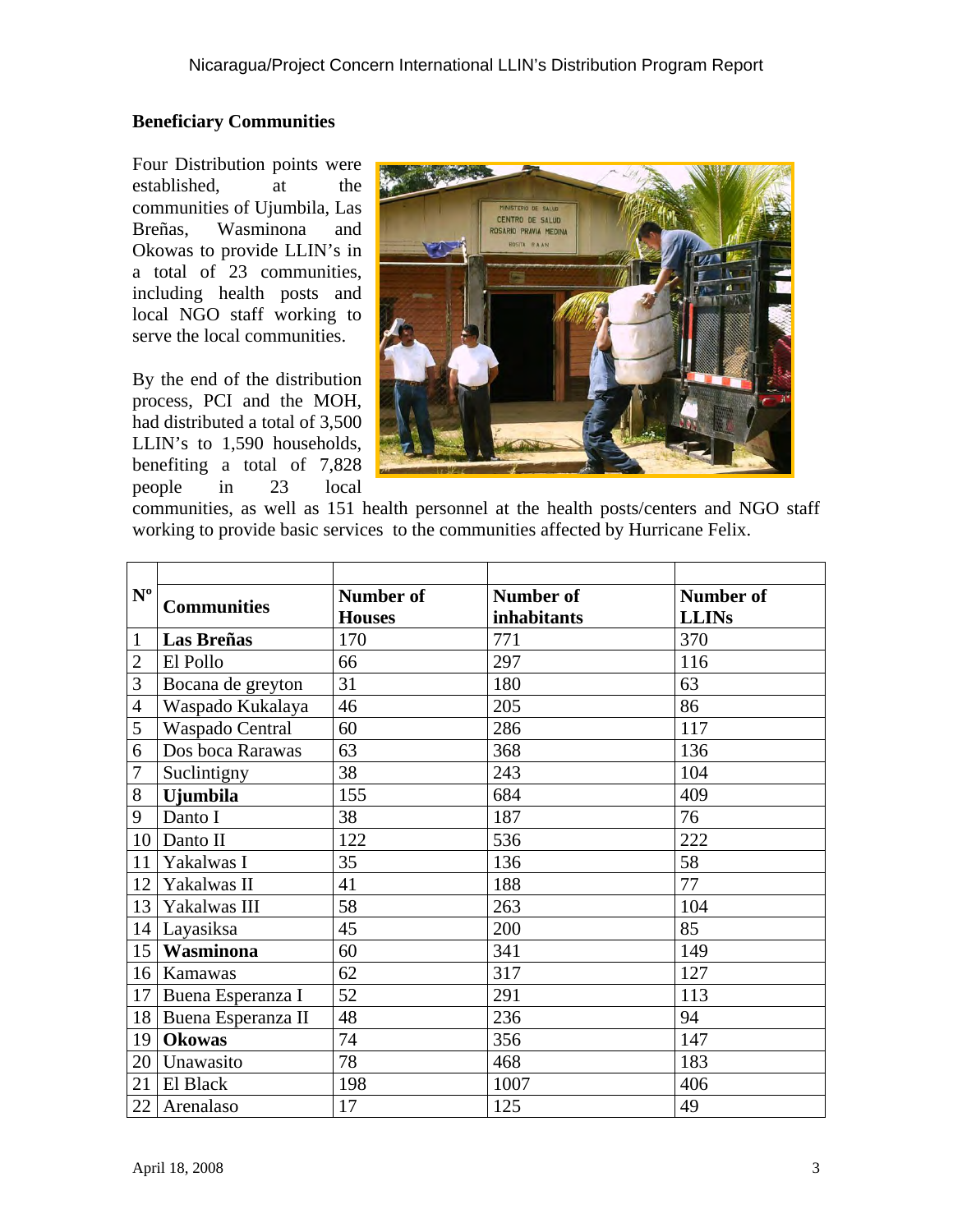#### Nicaragua/Project Concern International LLIN's Distribution Program Report

| $N^{\rm o}$  | <b>Communities</b>       | Number of<br><b>Houses</b> | <b>Number of</b><br>inhabitants | <b>Number of</b><br><b>LLINs</b> |
|--------------|--------------------------|----------------------------|---------------------------------|----------------------------------|
| 23           | Sansanwas Abajo          | 33                         | 143                             | 58                               |
|              | C/salud RPM              | $\Omega$                   | $\theta$                        | 36                               |
|              | P/Salud Empalme          | 0                          | $\theta$                        | $\overline{2}$                   |
|              | P/Salud Banacruz         | $\theta$                   | $\theta$                        | 3                                |
|              | P/S Wasakin              | 0                          | 0                               | $\overline{2}$                   |
|              | P/Salud Oconwas          | 0                          | $\Omega$                        | 3                                |
|              | P/Salud Rico de oro      | $\theta$                   | $\theta$                        | $\overline{2}$                   |
|              | P/Salud Susún<br>Central | 0                          | $\left( \right)$                | 2                                |
|              | P/Salud Fruta de pan     | $\theta$                   | $\Omega$                        | $\overline{2}$                   |
|              | P/S Breñas               | 0                          | $\theta$                        | $\overline{2}$                   |
|              | ONG's locales            | 0                          | $\theta$                        | 97                               |
| <b>Total</b> |                          | 1590                       | 7828                            | 3500                             |

#### **Distribution Method**

Distribution was focused towards benefiting mainly pregnant women and mothers with children under 5 years of age, and was conducted through community assemblies.

PCI and the MOH assigned staff and vehicles to take the LLINs to distribution points. Messages were broadcasted through a local radio station, calling for community leaders and health volunteer networks to help organize the community



assemblies, and calling for community members that met the specific criteria and that live in the most remote places to participate in the distribution.



Assemblies were carried out in each of the distribution points. In some cases, PCI and MOH staff visited the homes of women that could not attend the assemblies to provide them with their LLINs and training on the use of the nets, as well as other basic health information.

April 18, 2008 4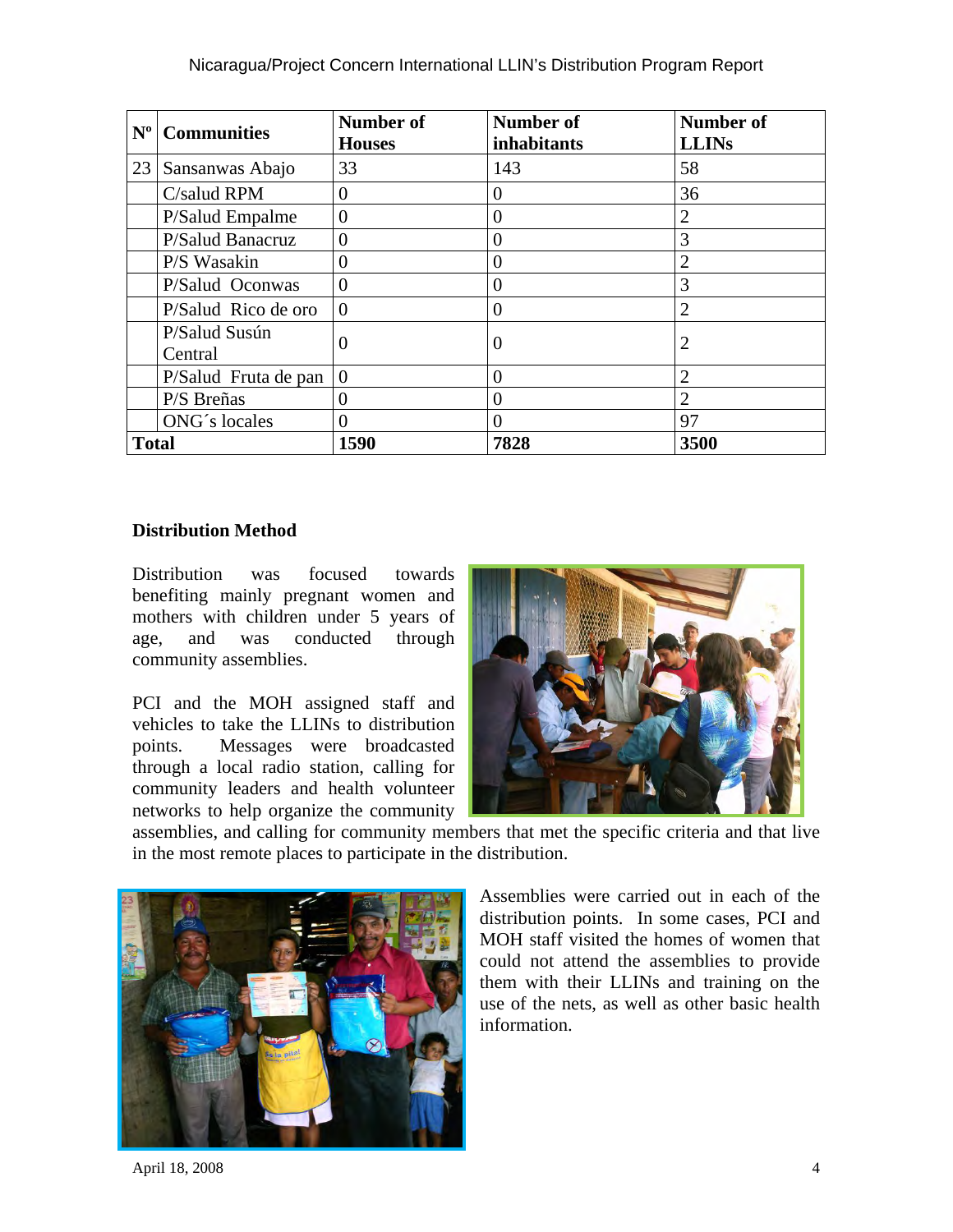LLINs were received by community members using a PCI reception format that includes information including: name of head of family, number of people living in the house, number of children under 5 years of age, number of pregnant women, number of LLINs and signature.

#### **Education**

At the distribution points and in the homes of beneficiaries, PCI, in coordination with the MOH, conducted Education Sessions to teach beneficiary families about the dangers of malaria and the means for transmission of this deadly illness, as well as about other important health issues.

Subjects discussed during education sessions included:

- What is malaria?
- Types of malaria
- Forms of transmission
- What causes malaria?
- Prevention measures: Cleaning brushy terrains around the house; draining puddles, cleaning anopheles breeding places.
- Importance of the use of mosquito nets as one of the most important prevention measures during nighttime.
- Importance of prenatal controls for pregnant women to avoid pregnancy risks.
- Importance of exclusive breastfeeding for child development during the first 6 months of their lives.

To reinforce the knowledge imparted to beneficiaries, PCI and the MOH distributed 1,400 brochures with information about the use of the LLINs.

PCI wants to thank AMF for its support in this very important endeavor that will definitely represent a huge benefit for local families in reducing the prevalence of malaria, especially during the upcoming rainy season that lasts almost 9 months in this specific area of the country.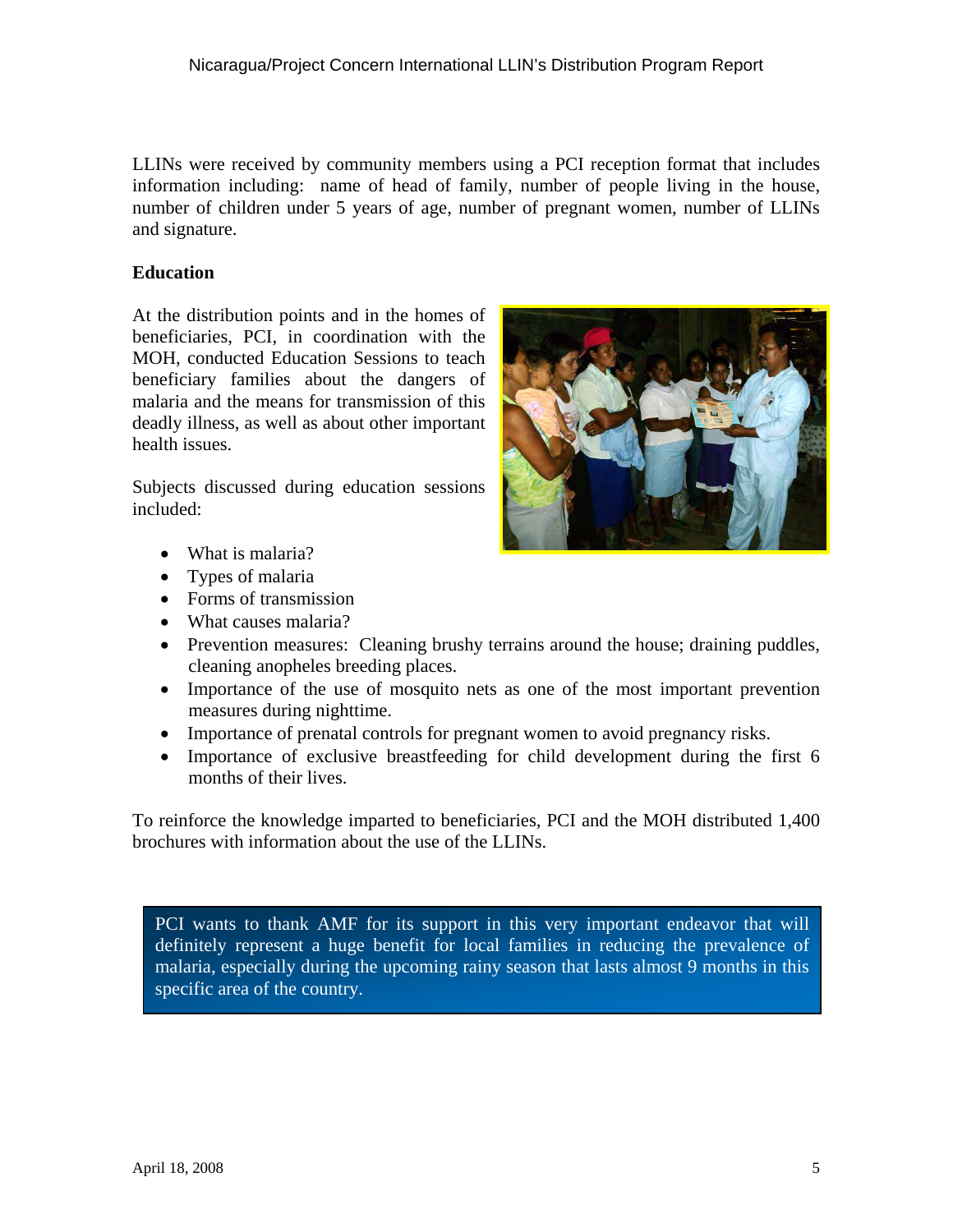# **III PHOTOS AND VIDEO**

PCI is sending with this report more than 160 photos taken throughout the distribution program and portraying the most important aspects of the distribution activities.

PCI is also sending a 5-minute edited video and nearly 40 minutes of raw footage to provide AMF with materials that it could use on its webpage.

In addition, PCI is also attaching to this report the brochures that were developed and distributed during the implementation of LLINs distribution program. The brochure provides information on the proper use of the LLINs.